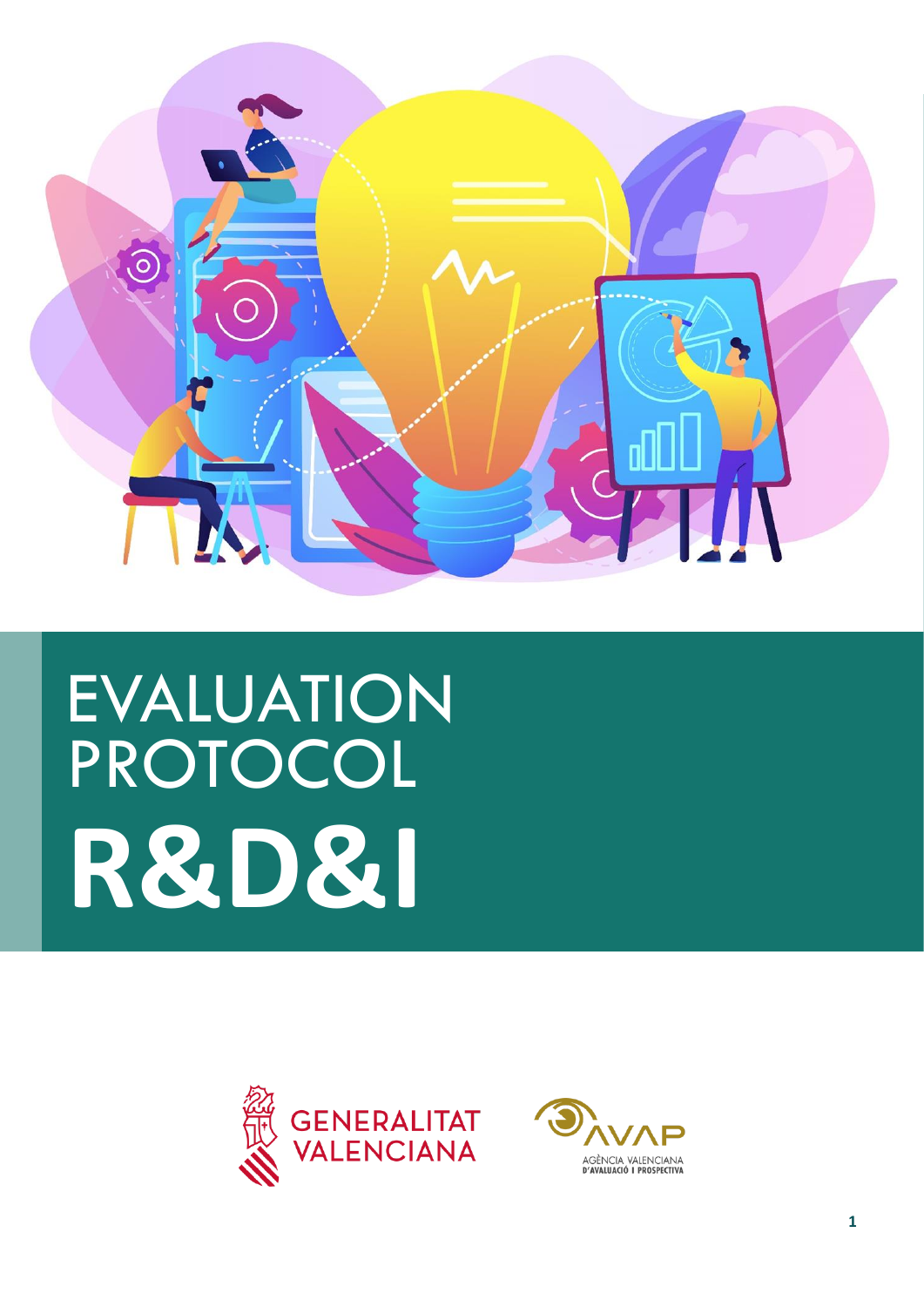

Documento aprobado por

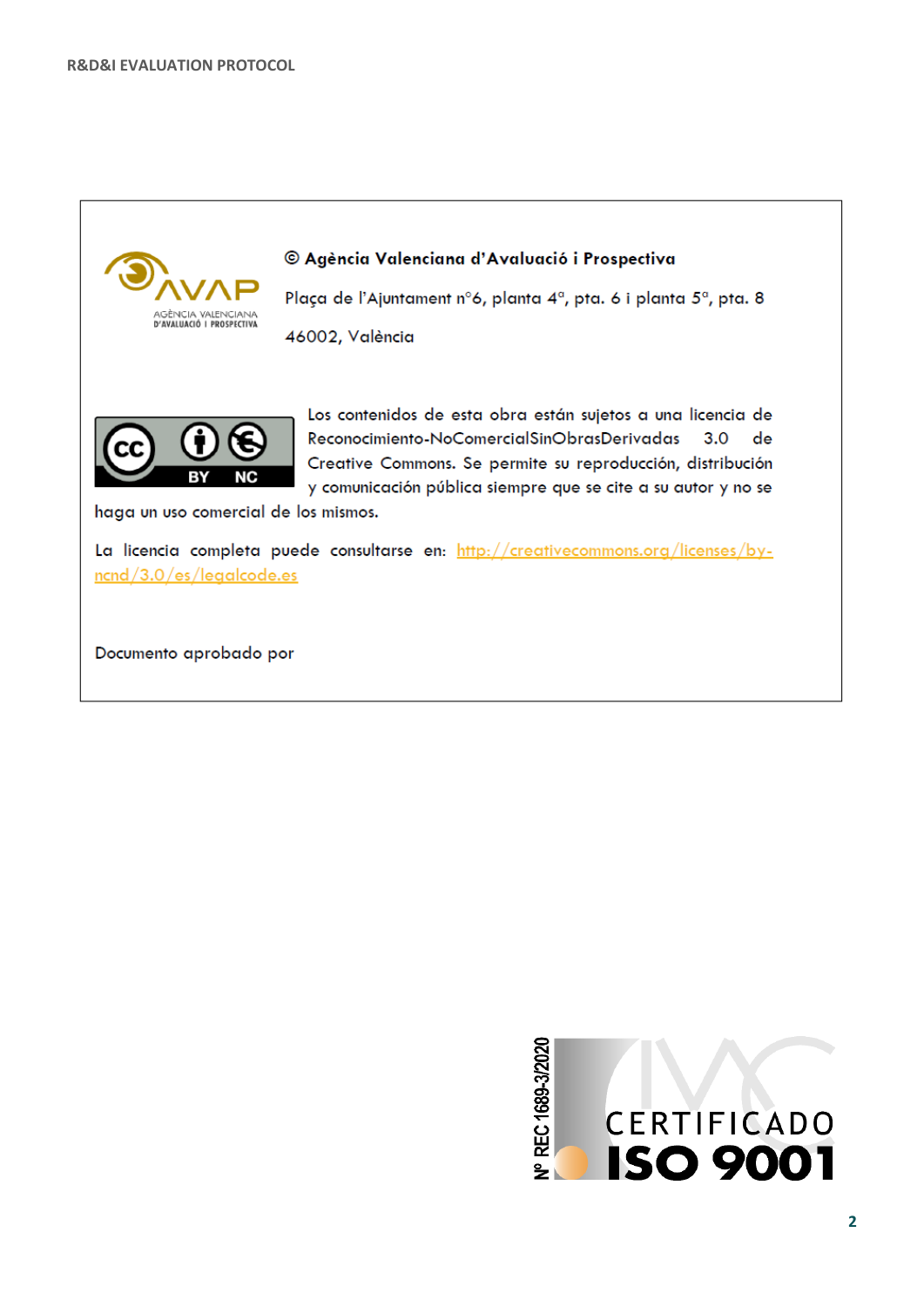# **INDEX**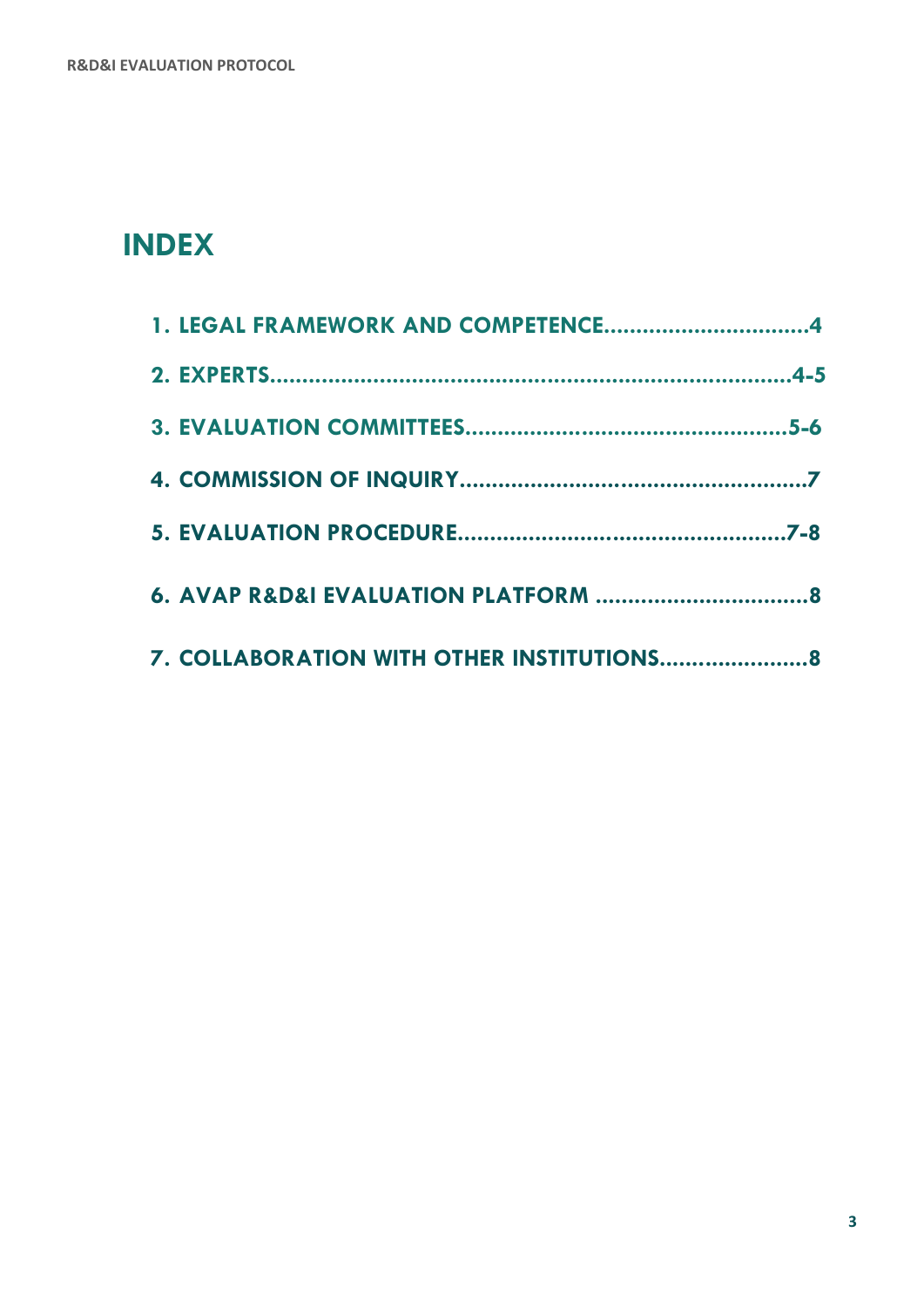# **1. LEGAL FRAMEWORK AND COMPETENCE**

Law 5/2006, of 25 May, of the Generalitat Valencian creating the Agència Valenciana d'Avaluació i Prospectiva, assigns, among others, the function of *"...evaluation of technological, business, research and development programmes" (*art. 3.1.b).

In accordance with article 4 of Decree 6/2008, of 18 January, of the Consell, which approves the Regulations of the Agència Valenciana d'Avaluació i Prospectiva (AVAP*), "for the fulfilment of its aims and functions, AVAP will act according to the principles of independence, objectivity, excellence and transparency",* all within a framework of agility in management and efficiency in the use of public funds that AVAP wishes to incorporate into all its actions.

The purpose of this document is to set out the rules governing the evaluation activity.

### **2. EXPERTS**

Law 5/2006 provides for the creation, within AVAP, of Evaluation Committees, as well as the advice of other specialists linked to the activity being evaluated (art. 9.3). Article 11 of the AVAP Regulation (D 6/2008) establishes that, in order to carry out each of the evaluation functions assigned to the Agency, Evaluation Committees will be set up, by fields of knowledge or specialties, made up of independent experts, who will intervene anonymously during the evaluation procedure and who, as a rule, will not carry out their activity in the Valencian Community.

Experts will be selected based on their recent scientific career, considering the number of officially recognised research periods in the different areas of knowledge.

The assignment of experts in successive evaluation processes shall be governed by a rotation principle, whenever possible.

The expert persons proposed to participate in an evaluation process shall:

- Formally declare their acceptance of the Agency's code of ethics, as set out in Article 13 of the AVAP Regulation.
- Commit in writing to maintain the confidentiality of all information available to them during the evaluation process.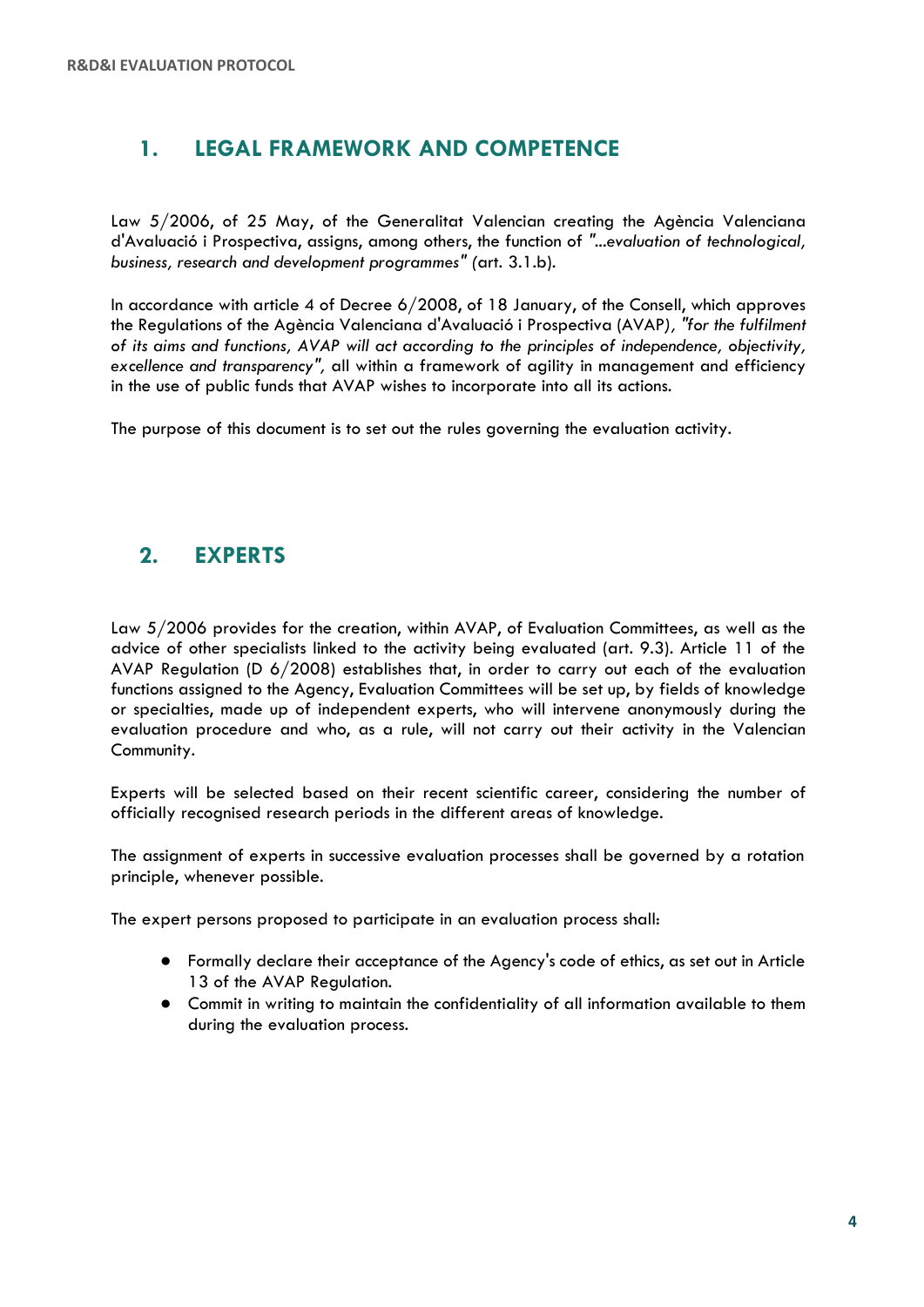● Authorise AVAP in writing to periodically publish their identity in aggregate form, so that it is not possible to link them to a specific file.

The names of AVAP experts will be published annually, in aggregate form, on the Agency's website [\(w](http://www.avap.es/)ww.avap.es), subject to their consent, as a transparency measure.

They shall be remunerated in accordance with the system of indemnities and allowances set out in Article 12 of the AVAP Regulation.

### **3. EVALUATION COMMITTEES**

**Seven Evaluation Committees** are constituted by macro-areas, following criteria like those of the State Research Agency (AEI). Each committee will have a chairperson, a secretary (AVAP technical staff) and the rest of the members will be members, ensuring that all reasonable thematic possibilities are covered.

In order to define the number of members and evaluation committees with criteria of thematic homogeneity, and with the aim of unifying and simplifying the terminology related to the subjects to be evaluated, used by all the persons participating in the evaluation process, the nineteen areas of the State Research Agency have been taken as a reference. A criterion of thematic proximity has been applied to these areas in order to establish a reduced number of Evaluation Committees:

- **Arts and Humanities Committee:**
	- AEI areas involved: Past Studies: History and Archaeology, Educational Sciences, Mind, Language and Thought, Culture: Philology, Literature and Art.
- **Social Science Committee:**
	- **AEI areas involved:** Law, Social Sciences and Economics.
- **Health and Medical Sciences Committee:**
	- **AEI areas involved:** Biomedicine and Psychology.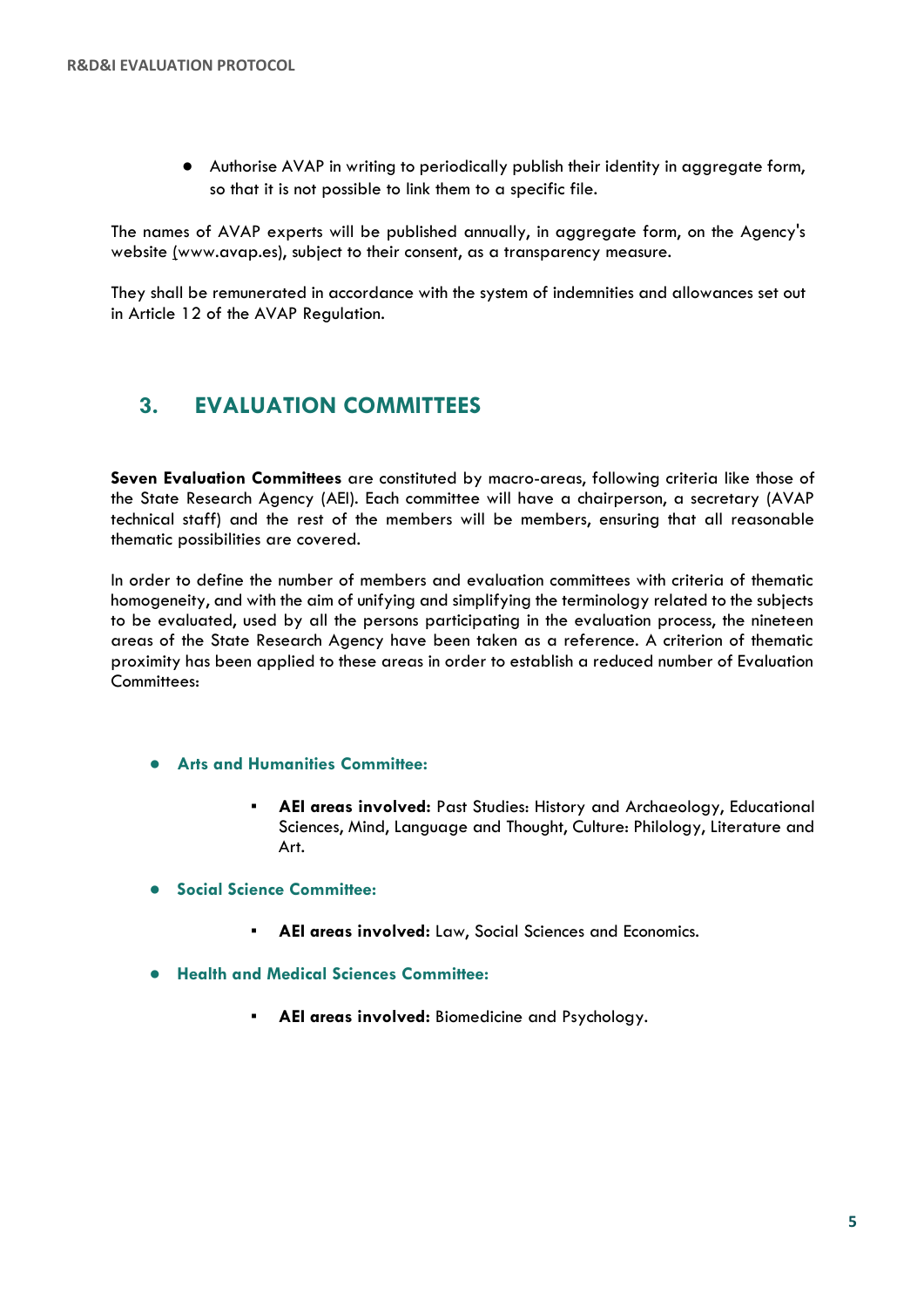- **Life Sciences Committee:**
	- **EIP areas involved:** Agricultural and Agri-Food Sciences, Biosciences and Biotechnology and Environmental Sciences and Technologies.
- **Engineering and Architecture Committee:**
	- **AEI areas involved:** Industrial Production, Civil Engineering and Engineering for Society, Energy and Transport.
	- **Technology Area Committee:**
		- **AEI areas involved:** Information and Communication Technologies, Material Sciences and Technologies.
	- **Science Committee:**
		- **AEI areas involved:** Chemical Sciences and Technologies, Physical Sciences and Mathematical Sciences.

#### **The tasks of the members of the Evaluation Committees will be to receive the dossiers of the areas assigned to them:**

- **Select** for each dossier two external expert evaluators responsible for the evaluation of the dossier.
- **Review** the evaluators' reports and resolve the corresponding assessments.
- **Ensure throughout the** evaluation process the correct application of the regulatory rules, both call-in question and of the process itself.
- **To** ensure the homogeneity of the evaluation process in relation to the criteria applied in the assessment of the dossiers and the marks awarded.
- **To deal with** complaints submitted and forward them to the Commission of Inquiry.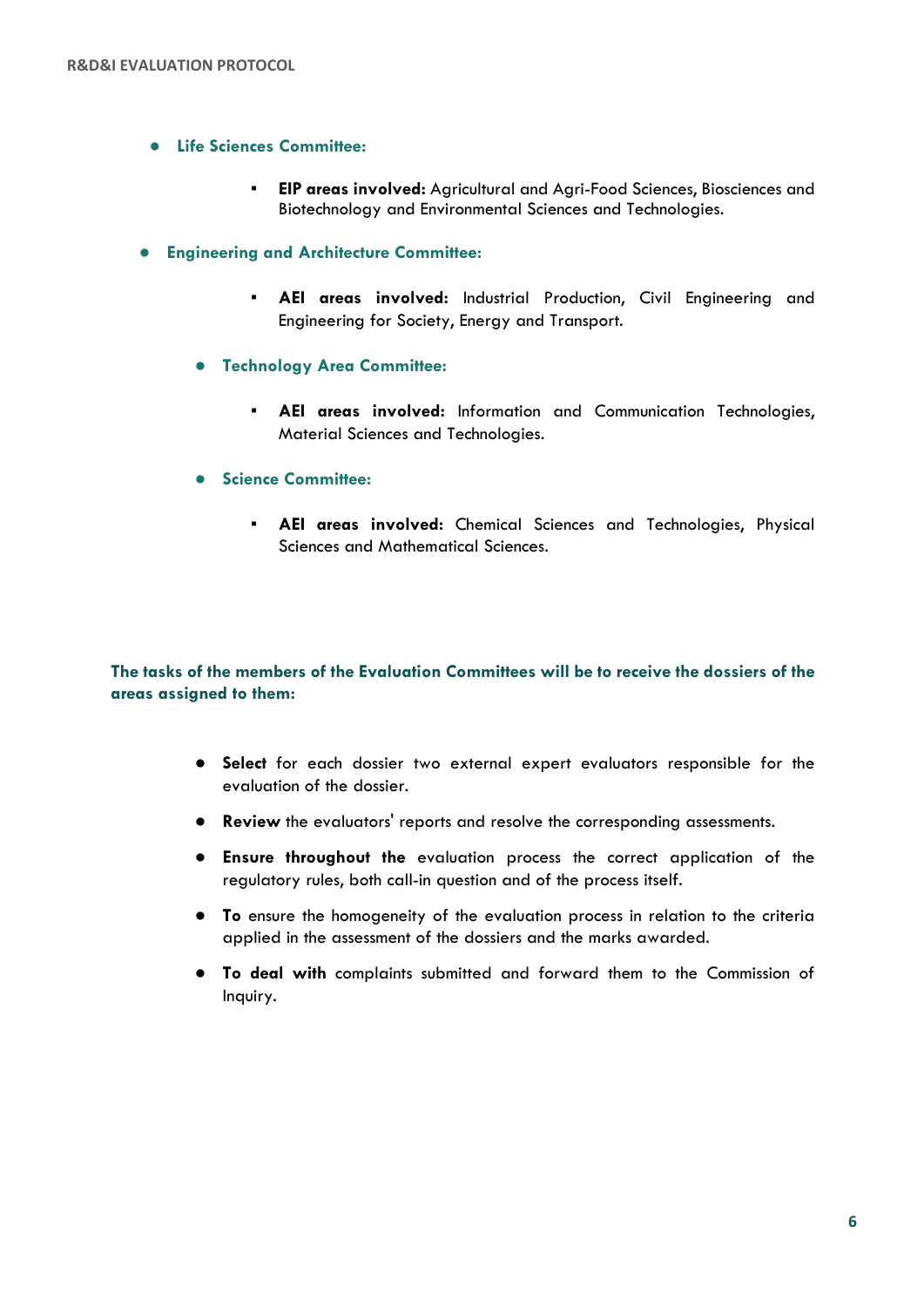#### **4. RESEARCH COMMISSION**

The Research Commission is made up of the chairpersons of each of the seven Evaluation Committees. One of them will be appointed as chairperson, while the secretariat will be provided by AVAP technical staff.

This research committee shall establish the common parameters to be applied in the evaluation of the different programmes of a call. It shall ensure the homogeneity of the assessments and hear complaints.

## **5. EVALUATION PROCEDURE**

#### **Concepts:**

- **Call for proposals**: set of rules or regulations defining the procedure for awarding a grant in competitive processes.
- **Applicants**: natural or legal persons applying for a grant or subsidy.
- **Experts**: independent persons selected based on their research and/or teaching experience, with no conflict of interest and under a confidentiality agreement, who assess the quality of the applications.
- **Evaluation Committees**: their members produce the final evaluation report for their thematic area based on the evaluation reports issued by the experts.
- **Research Commission**: responsible for the coordination of the entire evaluation.

#### **Procedure:**

The evaluation will be carried out in accordance with the criteria and in compliance with the requirements contained in the call for proposals for the grant or aid in question in each case. All applications are classified according to their area of knowledge, to be sent to the members of the corresponding Evaluation Committees.

The evaluation will be carried out through the intervention of two experts for each application, who will be appointed by the committee member corresponding to their field of expertise; the latter will draw up the final report based on the reports drawn up by the experts selected.